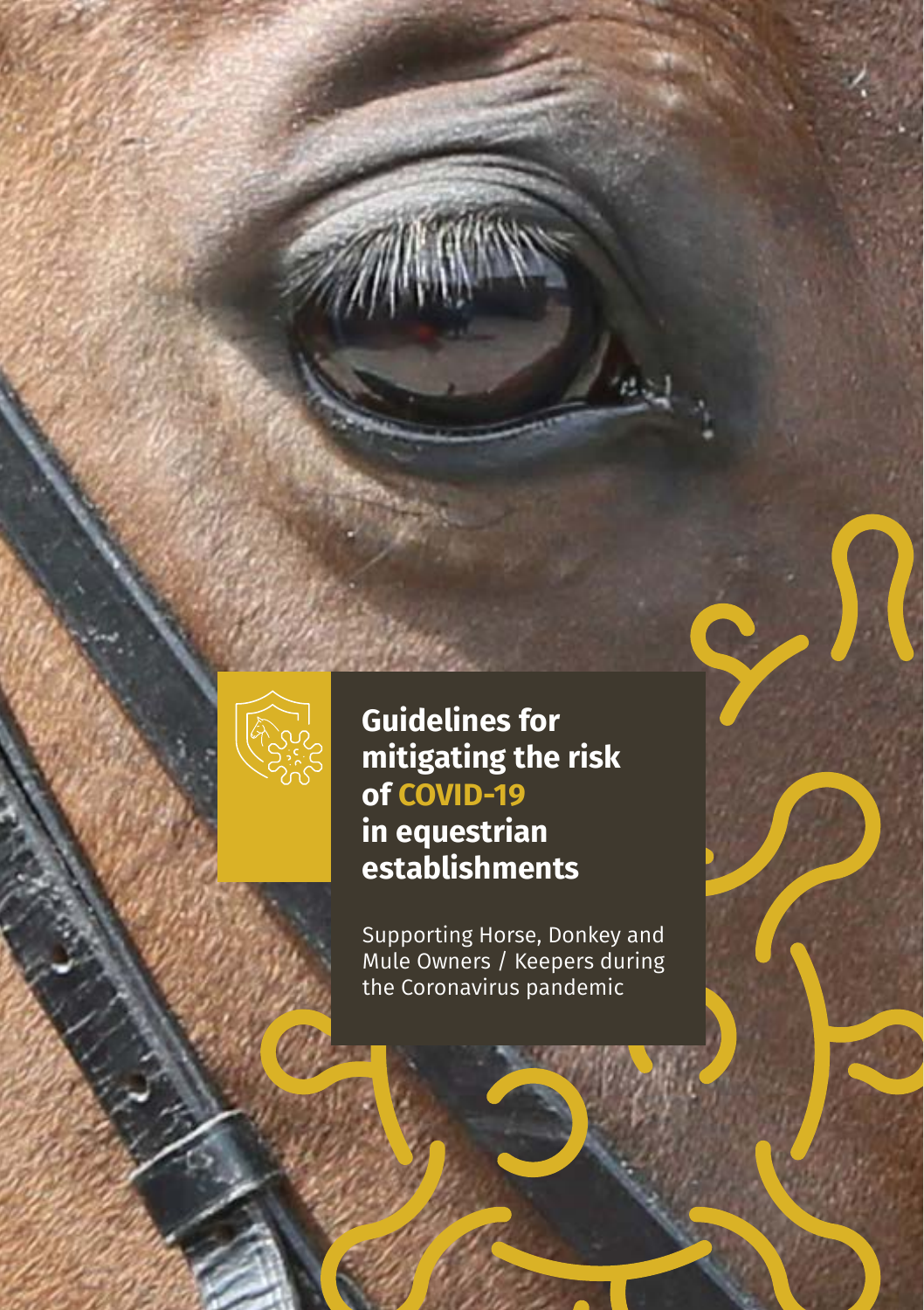

#### **Why put measures in place?**

The coronavirus pandemic is having an impact on how we all live our lives. Covid-19 is a highly pathogenic and infectious virus which is transmitted through close contact with a person infected with the virus or by environmental contamination from droplets spread by coughing or sneezing from an infected individual. We cannot predict when or if we will become ill with Covid-19, or if we will have to self-isolate. While horses, donkeys and mules cannot transmit the virus to humans, the environment they live in and increased interaction between people at commercial yards and private stables could increase the risk of the spread of infection. Planning ahead to make sure care is in place for the horses, donkeys or mules in our care is essential to protect their welfare and for our own peace of mind.

The purpose of these guidelines is to outline key areas for horse, donkey and mule owners and keepers to implement to mitigate the risk of Covid-19 within equestrian establishments. The guidelines provide a consensus based on a combination of research and government guidelines.

# **Covid-19 control measures that should be implemented across equestrian establishments**





### **Hands**

**Keeping the yard clean and frequent hand washing reduces the risk of transmission of Covid-19:**

**-** Wash / sanitise your hands when you arrive and before you leave the yard

**-** Regularly wash / sanitise your hands when you are on the yard

**-** Wash / sanitise your hands between handling different horses and equipment

**-** In the winter when you may be wearing gloves, wash your hands before and after use, and wash daily to prevent crosscontamination from the environment



#### **Face**

**Masks are an important part of reducing the spread of Covid-19:**

**-** Wear a facemask in shared and social areas e.g. tack room, American Barn stable blocks, hay barn, feed room

**-** Wear a mask when you are working with others

- **-** Clean your hands before you put your mask on, as well as before and after you take it off, and after you touch it at any time
- **-** Make sure your mask covers your nose, mouth and chin
- **-** Store your mask in a clean bag when you are not wearing it on the yard to prevent it getting contaminated from the environment



#### **Space**

**Limiting contact with other people will reduce your risk of becoming infected with Covid-19:**

**-** Wherever possible when you are on the yard, keep 2 metres apart, if this is not possible keep a minimum of 1 metre apart and ideally wear a mask

**-** Limit your movement around the yard

- **-** Stagger or allocate visiting times for owners and visitors to come to the yard to prevent crowding and increased risk of transmission
- **-** In shared areas e.g. hay barns, American barns, feed stores – have a designated entrance and exit if possible, if not limit the number of people who can enter at any one time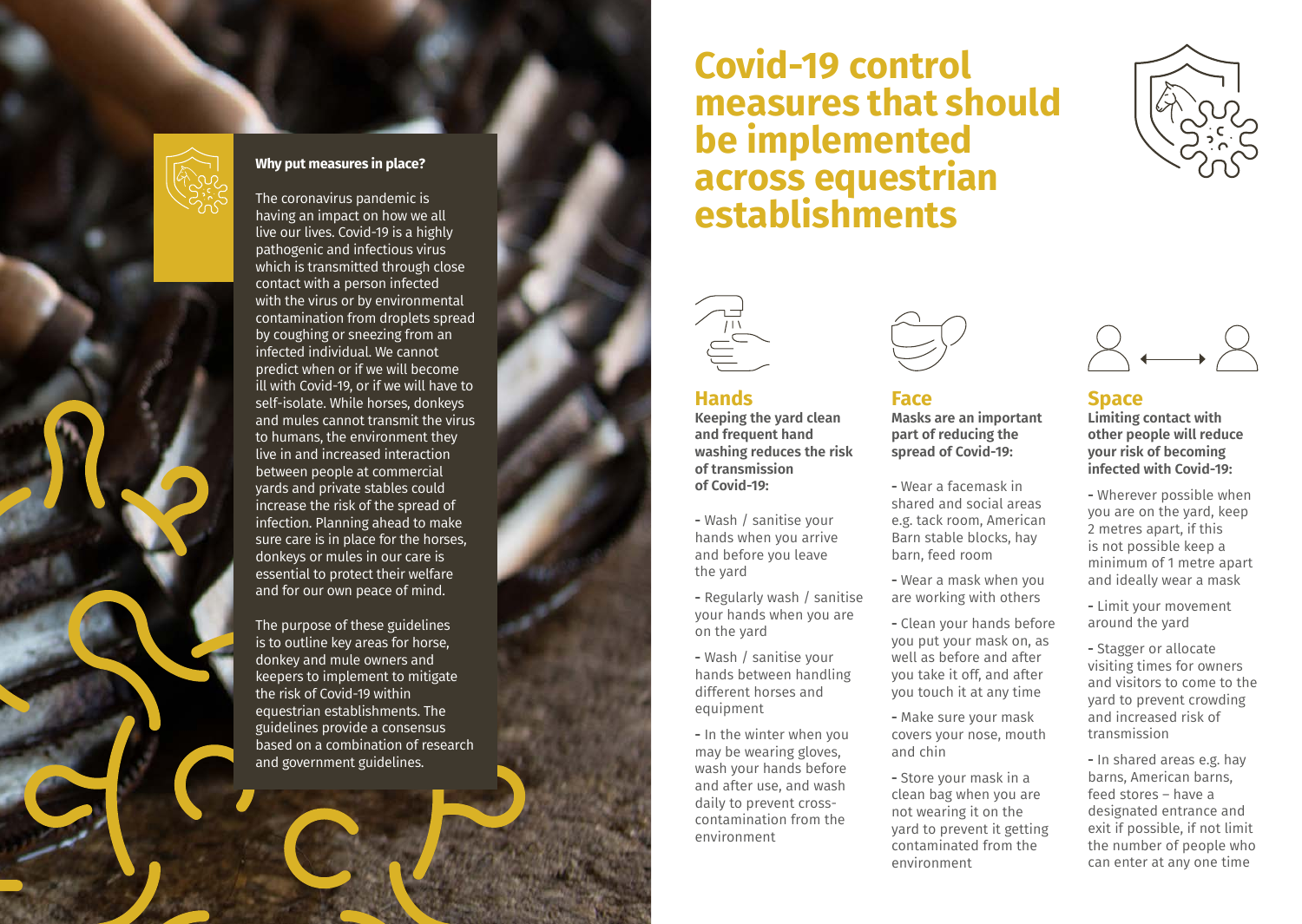



## **Ventilate**

**Good natural ventilation can help reduce the spread of Covid-19:**

- Open doors and windows to ensure good air flow in barns, stables and social areas

- Identify poorly ventilated areas (these will feel stuffy or smell bad) and avoid / reduce how many people can enter at any one time



## **Plan / avoid**

- Try to agree with others time slots to visit the yard to try to minimize contact with others, or visit the yard at times when you know the yard will be quieter



## **Be aware what you share**

**Shared equipment and spaces can increase the risk of infection:**

- Disinfection protocols should be in place for shared areas and equipment
- Disinfect shared areas and equipment between use e.g. taps, kettle, brushes, wheelbarrows, door handles, tack rooms etc

- Limit the number of surfaces and equipment you touch / use when on the yard

- Avoid entering shared spaces and follow the **2m SPACE guidelines** 

- Avoid doing other people's horses, donkeys or mules unless absolutely necessary



# **others**

**Working or being in close proximity with others can increase your risk of transmission:**

- Work alone if you can, if you can't wear a mask

- If you need to pass others, pass back to back or side by side, not face to face

- Avoid shouting and singing as you work as these increase air flow and the risk of transmission
- Establish a workflow around the yard that reduces crowding



#### **Keep it clean Keeping your stable yard clean can reduce the risk of transmission of the**

- Keep your stable, yard and storage areas clean and dust free

**virus from surfaces to you:**

- Clean and disinfect shared areas after use



## **Visitors**

**Reducing the number of people of the yard will lower Covid-19 transmission:**

- Avoid unnecessary visitors on the yard
- Ensure visitors are aware of yard guidelines and adhere to them
- Ask visitors to wash / sanitise their hands when entering and leaving the yard, and to wear a mask



## **Offices and social spaces**

- Remember to wear a face mask if you are working or entering yard offices, or when you are in social areas such as kitchens, tack rooms or toilets

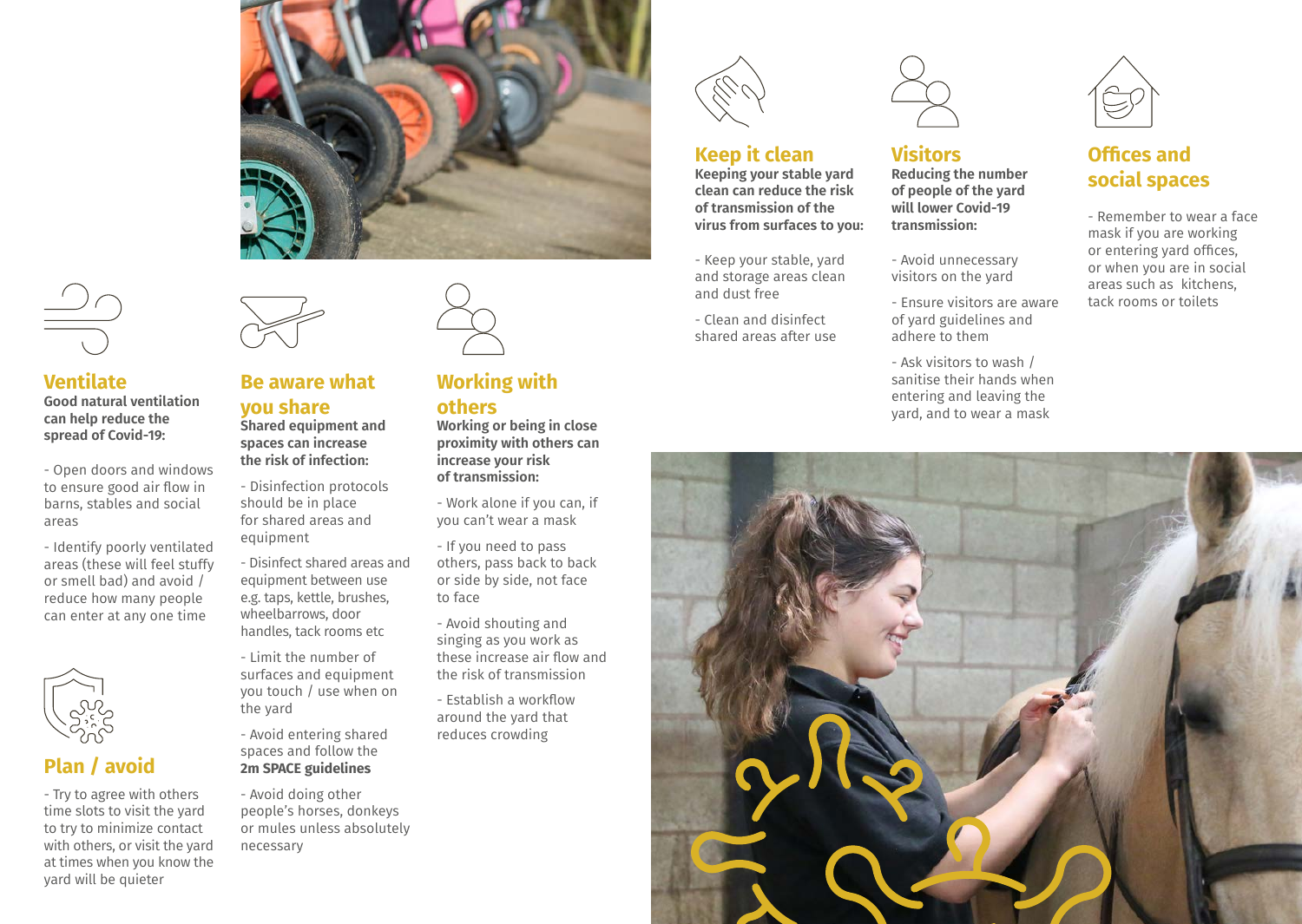

Thinking ahead and considering how your actions can minimise the risk of Covid-19 transmission alongside putting a plan in place in case you do become ill or have to self-isolate are great ways to reduce the impact of Covid-19 on you and your horse, donkey or mule.



**Risk assessment** : objectively risk assess the yard environment and processes to highlight areas where Covid mitigation measures need to be put in place and communicate these to horse, donkey and mule owners

**COVID plan**: have a Covid plan in place with a buddy or your yard manager / staff, in case you have to self – isolate or become ill and cannot care for your horse, donkey or mule

**Buddy up**: nominate and agree a buddy to care for your horse, donkey or mule in case you are not able to. Your buddy could be a member of staff on your yard or a friend, but they should be an adult and have sufficient equestrian experience to be capable of handling and caring for your horse, donkey or mule without putting them or themselves in any danger.

**Stock up:** ensure you have sufficient feed and bedding for your horse, donkey or mule to cover a 2 week period in case you have to self-isolate; this will reduce the burden on others if they have to care for your horse, donkey or mule.

**Communication**: keep in regular contact with each other and the yard owner / manager. Ideally give a copy of your Covid plan to your yard owner / manager so they know what arrangements you have put in place for your horse's, donkey's or mule's care. As a minimum, make sure you have told your yard owner / manager who your Covid buddy is and what they will be responsible for in your absence. You should also inform your vet and farrier etc as soon as possible if you have to use your Covid Plan, so they are aware who your Covid buddy is, in case they need to contact them in your absence.

**Key contacts:** ensure your yard and Covid buddy knows the contact details for your vet, farrier and you, and your next of kin.

**Veterinary professionals**: check with your vet, dentist, farrier and other professionals who may visit your yard, to make sure you know about any special arrangements they may have to be able to come onto your yard, so you can be prepared for their visit.